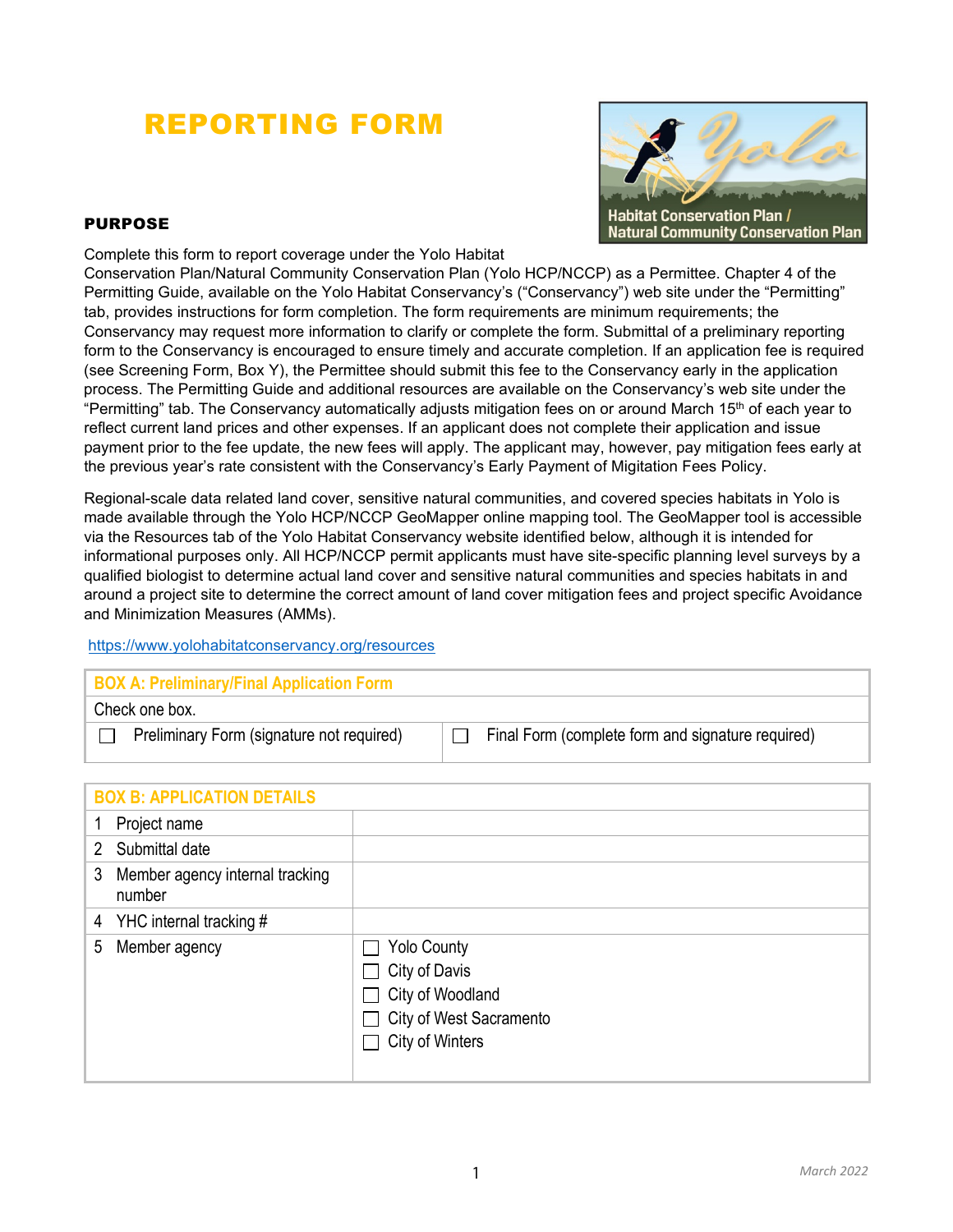| <b>BOX C: MEMBER AGENCY CONTACT INFORMATION</b> |                      |  |  |  |  |
|-------------------------------------------------|----------------------|--|--|--|--|
| 1 Member agency                                 |                      |  |  |  |  |
| 1.a Member agency name                          |                      |  |  |  |  |
| 1.b Mailing address                             |                      |  |  |  |  |
| 1.c Phone (home/office)                         | 1.d Phone (Cellular) |  |  |  |  |
| 1.e Email                                       |                      |  |  |  |  |

| <b>BOX D: PROJECT INFORMATION</b> |                                                                                                                                                                                                                                                                                                                                                                                                                                                                           |                                                                                                                                                                                                                                                                                                               |                                                                                                                                                                                                                                                                                                              |  |  |  |  |
|-----------------------------------|---------------------------------------------------------------------------------------------------------------------------------------------------------------------------------------------------------------------------------------------------------------------------------------------------------------------------------------------------------------------------------------------------------------------------------------------------------------------------|---------------------------------------------------------------------------------------------------------------------------------------------------------------------------------------------------------------------------------------------------------------------------------------------------------------|--------------------------------------------------------------------------------------------------------------------------------------------------------------------------------------------------------------------------------------------------------------------------------------------------------------|--|--|--|--|
| 1                                 | Project address and location                                                                                                                                                                                                                                                                                                                                                                                                                                              |                                                                                                                                                                                                                                                                                                               |                                                                                                                                                                                                                                                                                                              |  |  |  |  |
| $2^{\circ}$                       | Assessor parcel number(s)<br>APNs and acreage by parcel<br>(not applicable for linear<br>projects)                                                                                                                                                                                                                                                                                                                                                                        |                                                                                                                                                                                                                                                                                                               |                                                                                                                                                                                                                                                                                                              |  |  |  |  |
| 3                                 | Total acreage of parcel(s)<br>(not applicable for linear<br>projects)                                                                                                                                                                                                                                                                                                                                                                                                     |                                                                                                                                                                                                                                                                                                               |                                                                                                                                                                                                                                                                                                              |  |  |  |  |
| 4                                 | Using the GeoMapper's<br><b>Spatially Defined Planning</b><br>Unit Map, find your proposed<br>project site. Check the<br>Planning Unit in which your<br>project lies.                                                                                                                                                                                                                                                                                                     | <b>Yolo County Planning Units</b><br>1-Little Blue Ridge<br>2 - North Blue Ridge<br>3 - South Blue Ridge<br>4 - Capay Hills<br>5 - Dunnigan Hills<br>6 - Upper Cache Creek<br>7 - Lower Cache Creek<br>8 - Upper Putah Creek<br>9 - Lower Putah Creek<br>10 - Hungry Hollow Basin<br>11 - Willow Slough Basin | 12 - Colusa Basin<br>13 - Colusa Basin Plains<br>14 - North Yolo Basin<br>15 - South Yolo Basin<br>16 - Yolo Basin Plains<br>17 - North Yolo Bypass<br>18 - South Yolo Bypass<br><b>Cities</b><br>$\Box$ 19 – City of Woodland<br>20 - City of Davis<br>21 - City of West Sacramento<br>22 - City of Winters |  |  |  |  |
| 5                                 | Provide a project description. Please refer to the Permitting Guide for details to include in the project<br>description. Label as Attachment 1 or indicate in this box the document name and page numbers of the<br>report where this information can be found, and attach report or relevant excerpts.                                                                                                                                                                  |                                                                                                                                                                                                                                                                                                               |                                                                                                                                                                                                                                                                                                              |  |  |  |  |
| 6                                 |                                                                                                                                                                                                                                                                                                                                                                                                                                                                           | for more information about details to include on the vicinity map. Label as Attachment 2. Rather than a<br>separate PDF, applicant may include the site plan in the planning level survey report or other report.<br>If so, provide report name and page number here, and attach report or relevant excerpts: | Provide a legible vicinity map of the project site and surrounding area (PDF). Refer to the Permitting Guide                                                                                                                                                                                                 |  |  |  |  |
|                                   | Provide a site plan that shows the proposed project site and surrounding area. (PDF and CAD or GIS-<br>compatible). Refer to the Permitting Guide (Page 7-2) for more information about details to include in the site<br>plan. Label as Attachment 3. Rather than a separate PDF, applicant may include the site plan in the<br>planning level survey report or other report. if so, provide report name and page number here, and attach<br>report or relevant excerpt: |                                                                                                                                                                                                                                                                                                               |                                                                                                                                                                                                                                                                                                              |  |  |  |  |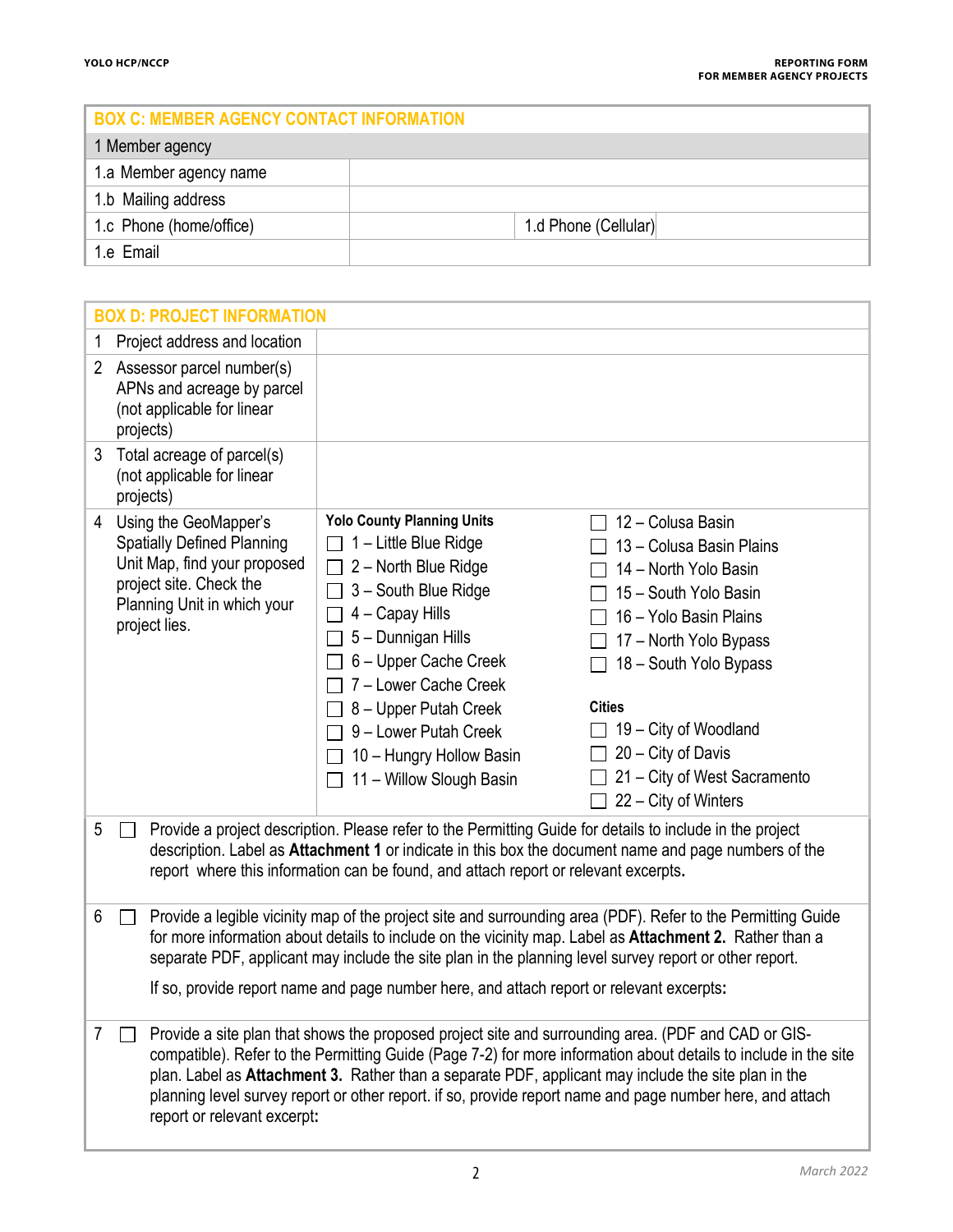### **BOX E: NATURAL COMMUNITY AND LAND COVER IMPACTS AND MITIGATION FEES**

Complete Items 1-26 below, referring to the Permitting Guide for calculation methods.

- Total fee amount for each land cover type will be auto-generated based on acreage amount (and for recurring temporary impacts, number of years out of the 50-year permit term the impact will occur).
- Temporary impact fee formula = land cover fee x area of temporary effect in acres x (F/50) where F = the number of years in which the activity will occur during the rest of the permit term (until 2069).
- Must include required land cover fee buffer area associated with the project. This is generally 10 feet for linear projects (e.g. roads, utility corridors, pipelines) and 50 feet for all other projects. See Chapter 4 of the Permitting Guide under Box E instructions regarding the option of lumping land cover categories for the fee buffer calculations for linear projects.
- Fees will be updated annually, typically mid-March.
- Wetland fees are in addition to land cover fees. For project proponents transplanting elderberry shrubs from a non-riparian habitat, a per acre maintenance fee of \$19,104 is assessed. The maintenance fee is subject to the annual increase in fees pursuant to existing methodology.

Submit a planning-level survey, including a field-verified land cover map and the name and qualifications of the qualified biologist(s) responsible for preparation of the report. Label as **Attachment 4.** Mapped areas shown on the site plan (**Attachment 3** in Box D, Item 7) should be consistent with the acreages entered below. Include photographs of temporary impact areas. Label photos as **Attachment 5**.

| <b>Land Cover Types</b>                                                          |  | <b>Land Cover Permanently Impacted by</b> |                       |              | <b>Land Cover</b>                    | Years of                   | <b>Fees (Auto Generated)</b>   |                   |                                     |                                     |      |            |                |
|----------------------------------------------------------------------------------|--|-------------------------------------------|-----------------------|--------------|--------------------------------------|----------------------------|--------------------------------|-------------------|-------------------------------------|-------------------------------------|------|------------|----------------|
|                                                                                  |  | Project (in acres)                        |                       | Temporarily  | Recurring                            | Land                       | Wetland                        | Permanent         |                                     | Temporary                           |      |            |                |
|                                                                                  |  | Permanent<br>Impact (acres)               | Fee Buffer<br>(acres) | <b>TOTAL</b> | Impacted by<br>Project<br>(in acres) | <b>Temporary</b><br>Impact | <b>Cover Fee</b><br>(per acre) | Fee<br>(per acre) | Impact,<br>Land<br><b>Cover Fee</b> | Impact,<br><b>Land Cover</b><br>Fee |      |            | Wetland<br>Fee |
| Developed (including<br>ruderal with no covered<br>species habitat) <sup>a</sup> |  |                                           |                       | 0.0          |                                      |                            | \$0                            | \$0               | \$<br>0.00                          | \$                                  | 0.00 | \$         | 0.00           |
| Ruderal with covered<br>2<br>species habitat <sup>a</sup>                        |  |                                           |                       | 0.0          |                                      |                            | \$15,571                       | \$0               | \$<br>0.00                          | \$                                  | 0.00 | \$         | 0.00           |
| 3<br>Barren, No Covered<br>Species Habitat                                       |  |                                           |                       | 0.0          |                                      |                            | \$0                            | \$0               | \$<br>0.00                          | \$                                  | 0.00 | \$         | 0.00           |
| Barren, With Covered<br>4<br>Species Habitat                                     |  |                                           |                       | 0.0          |                                      |                            | \$15,571                       | \$0               | \$<br>0.00                          | \$                                  | 0.00 | \$         | 0.00           |
| Vegetated Corridor with<br>5<br><b>Covered Species Habitat</b>                   |  |                                           |                       | 0.0          |                                      |                            | \$15,571                       | \$0               | \$<br>0.00                          | \$                                  | 0.00 | \$         | 0.00           |
| Grassland (all types)<br>6.                                                      |  |                                           |                       | 0.0          |                                      |                            | \$15,571                       | \$0               | \$<br>0.00                          | $\sqrt[6]{\frac{1}{2}}$             | 0.00 | $\sqrt{3}$ | 0.00           |
| Alkali Prairie                                                                   |  |                                           |                       | 0.0          |                                      |                            | \$15,571                       | \$0               | \$<br>0.00                          | \$                                  | 0.00 | \$         | 0.00           |
| <b>Fresh Emergent Wetland</b><br>8<br>(all types)                                |  |                                           |                       | 0.00         |                                      |                            | \$15,571                       | \$80,864          | \$<br>0.00                          | \$                                  | 0.00 | \$         | 0.00           |
| Valley Foothill Riparian<br>9                                                    |  |                                           |                       | 0.00         |                                      |                            | \$15,571                       | \$66,560          | \$<br>0.00                          | \$                                  | 0.00 | \$         | 0.00           |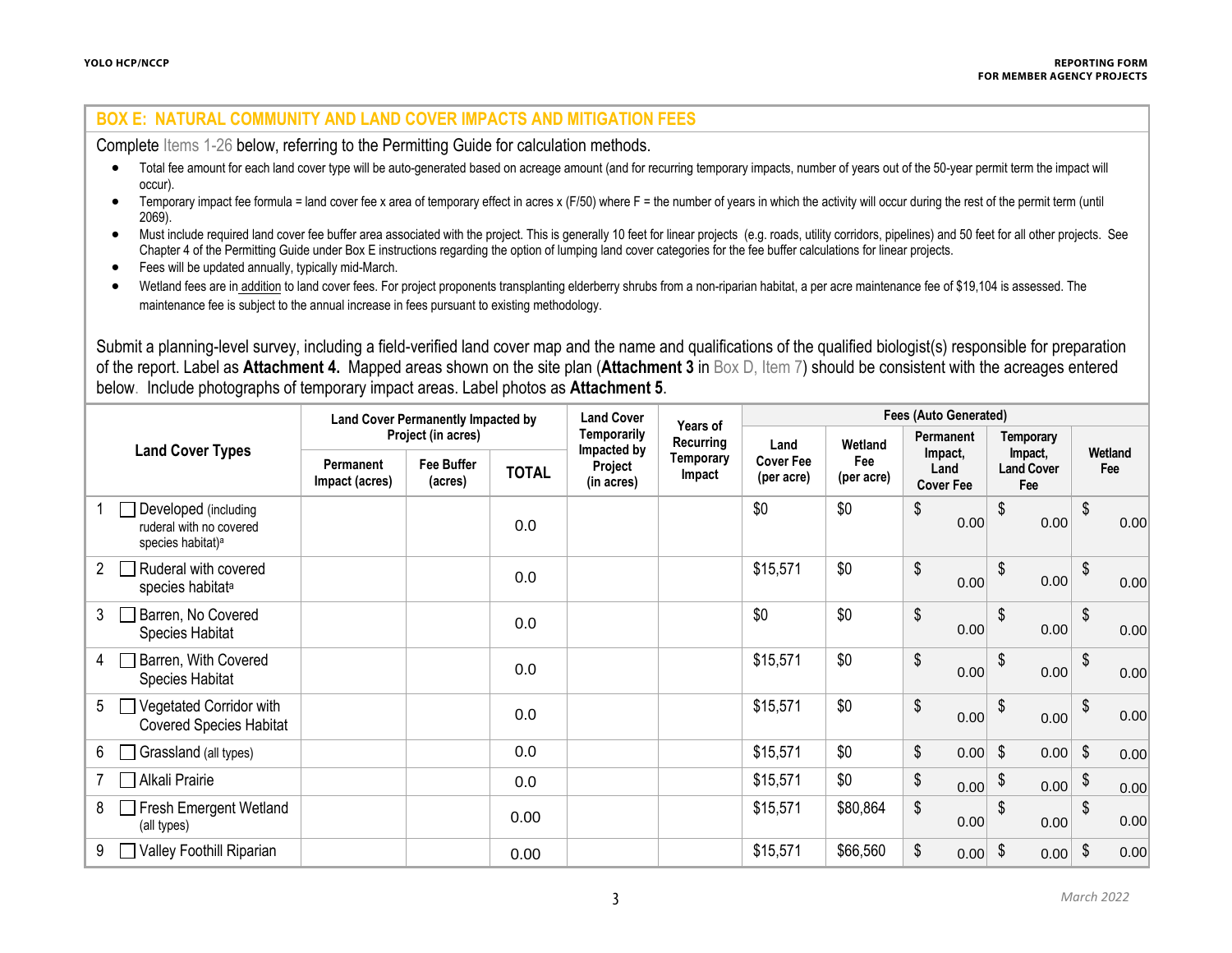|                                                                                                                                                                                                         | <b>Land Cover Permanently Impacted by</b>                                                                                                                                                                                               |                                                    | <b>Land Cover</b><br>Years of | <b>Fees (Auto Generated)</b>                        |                                  |                                                 |                              |                                                         |      |                           |                                                  |                            |                |
|---------------------------------------------------------------------------------------------------------------------------------------------------------------------------------------------------------|-----------------------------------------------------------------------------------------------------------------------------------------------------------------------------------------------------------------------------------------|----------------------------------------------------|-------------------------------|-----------------------------------------------------|----------------------------------|-------------------------------------------------|------------------------------|---------------------------------------------------------|------|---------------------------|--------------------------------------------------|----------------------------|----------------|
| <b>Land Cover Types</b>                                                                                                                                                                                 | Permanent<br>Impact (acres)                                                                                                                                                                                                             | Project (in acres)<br><b>Fee Buffer</b><br>(acres) | <b>TOTAL</b>                  | Temporarily<br>Impacted by<br>Project<br>(in acres) | Recurring<br>Temporary<br>Impact | Land<br><b>Cover Fee</b><br>(per acre)          | Wetland<br>Fee<br>(per acre) | <b>Permanent</b><br>Impact,<br>Land<br><b>Cover Fee</b> |      |                           | Temporary<br>Impact,<br><b>Land Cover</b><br>Fee |                            | Wetland<br>Fee |
| 10 □ Lacustrine and Riverine                                                                                                                                                                            |                                                                                                                                                                                                                                         |                                                    | 0.00                          |                                                     |                                  | \$15,571                                        | \$64,854                     | \$                                                      | 0.00 | $\boldsymbol{\mathsf{S}}$ | 0.00                                             | $\sqrt[6]{\frac{1}{2}}$    | 0.00           |
| 11 Cultivated Land (all types)                                                                                                                                                                          |                                                                                                                                                                                                                                         |                                                    | 0.0                           |                                                     |                                  | \$15,571                                        | \$0                          | \$                                                      | 0.00 | \$                        | 0.00                                             | \$                         | 0.00           |
| Citrus/Subtropical<br>12 I                                                                                                                                                                              |                                                                                                                                                                                                                                         |                                                    | 0.0                           |                                                     |                                  | \$15,571                                        | \$0                          | \$                                                      | 0.00 | $\frac{1}{2}$             | 0.00                                             | \$                         | 0.00           |
| Deciduous Fruits/Nuts<br>13 $\vert$                                                                                                                                                                     |                                                                                                                                                                                                                                         |                                                    | 0.0                           |                                                     |                                  | \$15,571                                        | \$0                          | \$                                                      | 0.00 | \$                        | 0.00                                             | \$                         | 0.00           |
| $\Box$ Vineyards<br>14 T                                                                                                                                                                                |                                                                                                                                                                                                                                         |                                                    | 0.0                           |                                                     |                                  | \$15,571                                        | \$0                          | \$                                                      | 0.00 | $\frac{1}{2}$             | 0.00                                             | $\boldsymbol{\mathsf{\$}}$ | 0.00           |
| 15 □ Turf Farm                                                                                                                                                                                          |                                                                                                                                                                                                                                         |                                                    | 0.0                           |                                                     |                                  | \$15,571                                        | \$0                          | \$                                                      | 0.00 | $\sqrt[6]{\frac{1}{2}}$   | 0.00                                             | \$                         | 0.00           |
| 16 <b>□ Flowers/Nursery/Tree</b><br>Farms                                                                                                                                                               |                                                                                                                                                                                                                                         |                                                    | 0.0                           |                                                     |                                  | \$15,571                                        | \$0                          | \$                                                      | 0.00 |                           | 0.00                                             | \$                         | 0.00           |
| 17 Semiag/Incidental to<br>Agriculture                                                                                                                                                                  |                                                                                                                                                                                                                                         |                                                    | 0.0                           |                                                     |                                  | \$15,571                                        | \$0                          | \$                                                      | 0.00 | \$                        | 0.00                                             | \$                         | 0.00           |
| $\Box$ Eucalyptus<br>18 I                                                                                                                                                                               |                                                                                                                                                                                                                                         |                                                    | 0.0                           |                                                     |                                  | \$15,571                                        | \$0                          | \$                                                      | 0.00 | \$                        | 0.00                                             | $\sqrt[6]{\frac{1}{2}}$    | 0.00           |
| Linear buffers (combine<br>19<br>non-fee-paying land cover types)                                                                                                                                       | N/A                                                                                                                                                                                                                                     |                                                    | 0.0                           | N/A                                                 | N/A                              | \$0                                             | \$0                          | \$                                                      | 0.00 | $\boldsymbol{\mathsf{S}}$ | 0.00                                             | $\sqrt[6]{\frac{1}{2}}$    | 0.00           |
| 20 □ Linear buffers (combine<br>fee-paying land cover types <sup>b</sup> )                                                                                                                              | N/A                                                                                                                                                                                                                                     |                                                    | 0.0                           | N/A                                                 | N/A                              | \$15,571                                        | \$0                          | \$                                                      | 0.00 | $\boldsymbol{\mathsf{S}}$ | 0.00                                             | \$                         | 0.00           |
| <b>TOTAL:</b>                                                                                                                                                                                           | 0.00                                                                                                                                                                                                                                    | 0.00                                               | 0.00                          |                                                     |                                  |                                                 | <b>TOTAL:</b>                | \$                                                      | 0.00 | $\overline{\mathbb{S}}$   | 0.00                                             | \$                         | 0.00           |
| 21                                                                                                                                                                                                      |                                                                                                                                                                                                                                         |                                                    |                               | TOTAL LAND COVER IMPACTS AND MITIGATION FEES        |                                  |                                                 |                              | \$0.00                                                  |      |                           |                                                  |                            |                |
| 22                                                                                                                                                                                                      |                                                                                                                                                                                                                                         |                                                    |                               |                                                     |                                  | <b>APPLICATION FEE</b>                          |                              | \$                                                      |      |                           |                                                  |                            |                |
| (The application fee is credited towards the cost of the mitigation fees if the application fee is paid prior to the submittal of the mitigation fee payment.                                           |                                                                                                                                                                                                                                         |                                                    |                               |                                                     |                                  | Application fee as of January 1, 2020: \$1,981) |                              |                                                         |      |                           |                                                  |                            |                |
| 23                                                                                                                                                                                                      |                                                                                                                                                                                                                                         |                                                    |                               |                                                     |                                  |                                                 | <b>OTHER CREDITS</b>         | \$                                                      |      |                           |                                                  |                            |                |
|                                                                                                                                                                                                         | (Advanced fee payment or in lieu fee credit - must be verified by Conservancy). Add Attachment 6                                                                                                                                        |                                                    |                               |                                                     |                                  |                                                 |                              |                                                         |      |                           |                                                  |                            |                |
| 24                                                                                                                                                                                                      |                                                                                                                                                                                                                                         |                                                    |                               | TOTAL LAND COVER IMPACTS AND MITIGATION FEES DUE    |                                  |                                                 |                              | \$                                                      |      |                           |                                                  |                            |                |
|                                                                                                                                                                                                         | (Mitigation fees due are determined at the time of payment unless they were paid in accordance with the Yolo HCP/NCCP Early Payment of<br>0.00<br>Mitigation Fees Policy. See www.yolohabitatconservancy.org for current fee schedule.) |                                                    |                               |                                                     |                                  |                                                 |                              |                                                         |      |                           |                                                  |                            |                |
| <sup>a</sup> Land cover fees may be applicable if covered species habitat is present.                                                                                                                   |                                                                                                                                                                                                                                         |                                                    |                               |                                                     |                                  |                                                 |                              |                                                         |      |                           |                                                  |                            |                |
| <sup>b</sup> Fresh Emergent Wetland, Valley Foothill Riparian, and Lacustrine and Riverine land cover types cannot be lumped with other land cover types and must be entered in the fee buffer columns. |                                                                                                                                                                                                                                         |                                                    |                               |                                                     |                                  |                                                 |                              |                                                         |      |                           |                                                  |                            |                |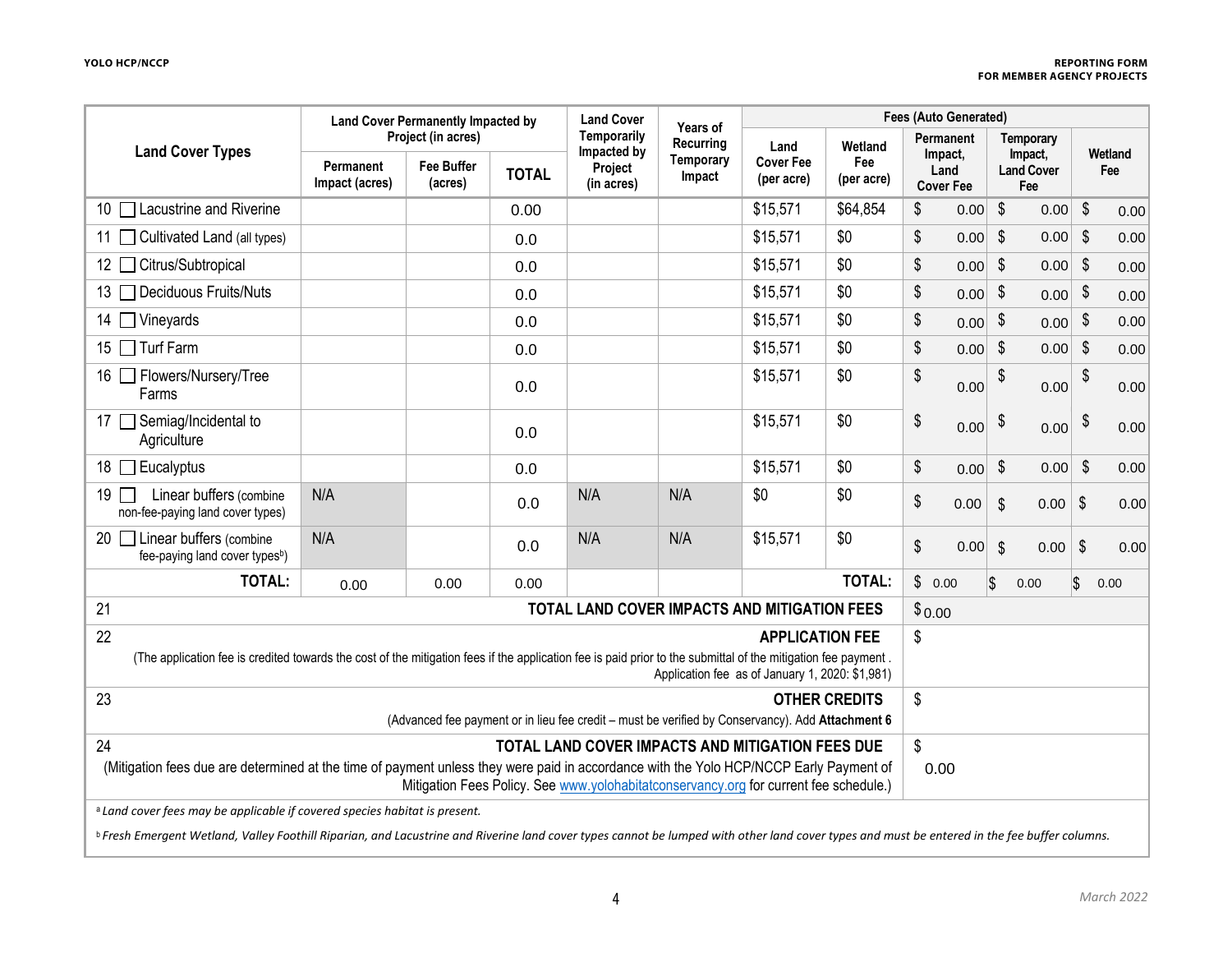# **BOX F: CONDITIONS OF APPROVAL: CONDUCT PLANNING LEVEL SURVEYS**

Based on a planning level survey conducted by a qualified biologist using the land cover definitions described in the Permitting Guide in Table 2-1, indicate which sensitive natural communities and covered species are relevant to your project. Indicate below whether suitable covered species habitats are present (Column A) and, where applicable, if there is a need to conduct a preconstruction survey, a more focused survey(s) for covered species (Column B) to confirm presence. Complete species-specific planning level survey as needed consistent with protocols provided in Appendix A of the Permitting Guide. Alternatively, covered species presence can be assumed, which would requires adherence to applicable AMMs and implementation of avoidance measures or pre-construction surveys. Attach all species-specific planning level surveys as **Attachment 6**. Describe, map, and tabulate impacts the project will have on each natural community and each species for which habitat is present. Impact calculations must correspond to the permanent and temporary impact calculations in Box E. Label as **Attachment 7**. Alternatively, the impact assessment can be incorporated into the planning level survey. **Important**: Be aware of the timing requirements for conducting a species-specific planning-level survey (Table 6-1 in the Permitting Guide) to avoid project delays.

|   |                                              | A. Project Site Conditions Requiring Planning-<br>Level Survey                                                                                                                                                                                                                                                                                                                                                                                                                                                         | <b>B.</b> Species-Specific<br><b>Planning Level</b><br><b>Survey Results</b> | C. Documentation                                                                                                                                                                                                |
|---|----------------------------------------------|------------------------------------------------------------------------------------------------------------------------------------------------------------------------------------------------------------------------------------------------------------------------------------------------------------------------------------------------------------------------------------------------------------------------------------------------------------------------------------------------------------------------|------------------------------------------------------------------------------|-----------------------------------------------------------------------------------------------------------------------------------------------------------------------------------------------------------------|
|   | <b>Sensitive Natural Communities</b>         |                                                                                                                                                                                                                                                                                                                                                                                                                                                                                                                        |                                                                              |                                                                                                                                                                                                                 |
| 1 | Alkali prairie<br>and vernal<br>pool complex | Are vernal pools or alkali seasonal wetlands<br>present within 250 feet of project footprint?<br>Yes. Design project to avoid vernal pools<br>or alkali seasonal wetlands by 250 feet or<br>lesser buffer if approved by wildlife<br>agencies. Check Box G, AMMs 9 and 10.<br>Go to Column C.<br><b>No</b>                                                                                                                                                                                                             | N/A                                                                          | Map attached? (Attachment 4<br>or $6?$ )<br>Yes<br><b>No</b><br>If vernal pools or alkali<br>seasonal wetlands are present<br>on or near the site, provide<br>map showing how project<br>avoids these wetlands. |
| 2 | Valley foothill<br>riparian                  | Is valley foothill riparian present within 100 feet<br>of the project site boundary?<br>Yes. Design project to avoid valley foothill<br>riparian by 100 feet or count all portions<br>within 100 feet in the impact acreage (see<br>Permitting Guide Table 2-1). Check Box G,<br>AMMs 9 and 10. Go to Column C and<br>provide map.<br><b>No</b>                                                                                                                                                                        | N/A                                                                          | Map attached? (Attachment 4<br>or $6?$ )<br>Yes<br><b>No</b><br>Provide map showing the<br>valley foothill riparian in<br>relation to the project footprint.                                                    |
| 3 | Lacustrine<br>and riverine                   | Are any streams, rivers, lakes, or ponds within<br>25 feet of project footprint inside urban planning<br>units, or within 100 feet of project footprint<br>outside urban planning units?<br>Yes. Design project to avoid these<br>resources by 25 feet inside urban planning<br>units or 100 feet outside urban planning<br>units, or count all portions within these<br>distances in the impact acreage, unless a<br>variance is allowed. Check Box G, AMMs 9<br>and 10. Go to Column C and provide map.<br><b>No</b> | N/A                                                                          | Map attached? (Attachment 4<br>or $6?$ )<br>Yes<br><b>No</b><br>Provide map showing any<br>streams, rivers, lakes, or<br>ponds in relation to the project<br>footprint.                                         |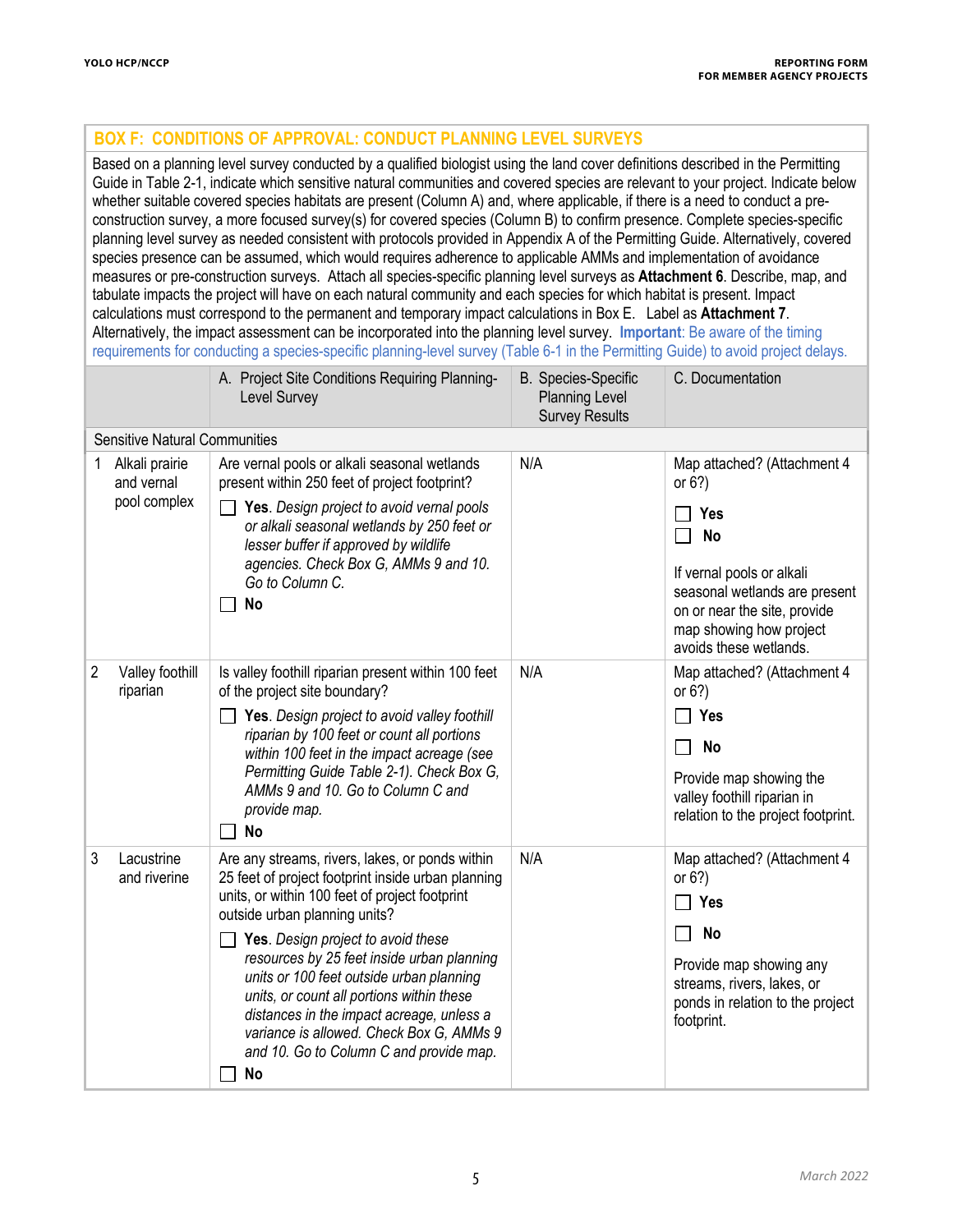|   |                                            | <b>BOX F: CONDITIONS OF APPROVAL: CONDUCT PLANNING</b>                                                                                                                                                                                                                                                                                                                                                                                                                                                                                                                                                                                                                   | <b>LEVEL SURVEYS</b>                                                                                                                                                   |                                                                                                                                                                                                                                              |
|---|--------------------------------------------|--------------------------------------------------------------------------------------------------------------------------------------------------------------------------------------------------------------------------------------------------------------------------------------------------------------------------------------------------------------------------------------------------------------------------------------------------------------------------------------------------------------------------------------------------------------------------------------------------------------------------------------------------------------------------|------------------------------------------------------------------------------------------------------------------------------------------------------------------------|----------------------------------------------------------------------------------------------------------------------------------------------------------------------------------------------------------------------------------------------|
|   |                                            | A. Project Site Conditions Requiring Planning-<br>Level Survey                                                                                                                                                                                                                                                                                                                                                                                                                                                                                                                                                                                                           | <b>B.</b> Species-Specific<br><b>Planning Level Survey</b><br><b>Results</b>                                                                                           | C. Documentation                                                                                                                                                                                                                             |
|   | <b>Sensitive Natural Communities</b>       |                                                                                                                                                                                                                                                                                                                                                                                                                                                                                                                                                                                                                                                                          |                                                                                                                                                                        |                                                                                                                                                                                                                                              |
| 4 | Fresh<br>emergent<br>wetlands              | Are there any fresh emergent wetlands within<br>50 feet of project footprint outside urban<br>planning units?<br>Yes. Design project to avoid these<br>resources by 50 feet, or count all portions<br>within 50 feet in the impact acreage. Check<br>Box G, AMMs 9 and 10. Go to Column C<br>and provide map). Survey period: May<br>31-September 30<br>No                                                                                                                                                                                                                                                                                                               | N/A                                                                                                                                                                    | Map attached?<br>(Attachment 4 or 6?)<br><b>Yes</b><br>No<br>Provide map of fresh<br>emergent wetlands in<br>relation to the project<br>footprint.                                                                                           |
|   | Plants                                     |                                                                                                                                                                                                                                                                                                                                                                                                                                                                                                                                                                                                                                                                          |                                                                                                                                                                        |                                                                                                                                                                                                                                              |
| 5 | Palmate-<br>bracted bird's<br>beak         | Is suitable habitat present within 250 feet of the<br>project site boundary?<br>Yes. Survey for palmate-bracted bird's<br>beak consistent with Permitting Guide<br>Appendix A. Check Box G, AMM 11. Go to<br>Column B. Survey period: May 31-<br>September 30<br>No                                                                                                                                                                                                                                                                                                                                                                                                      | Is palmate-bracted bird's<br>beak present?<br>Yes. Design project<br>to avoid occupied<br>habitat as described<br>in AMM 11. Go to<br>Column C.<br>No. Go to Column C. | Species-Specific Planning-<br>Level Survey attached?<br>(Attachment 6)<br>Yes<br><b>No</b><br>$\Box$<br>Include Species-Specific<br>Planning-Level Survey and<br>map of habitat and any<br>plants found in relation to<br>project footprint. |
|   | Invertebrates                              |                                                                                                                                                                                                                                                                                                                                                                                                                                                                                                                                                                                                                                                                          |                                                                                                                                                                        |                                                                                                                                                                                                                                              |
| 6 | Valley<br>elderberry<br>longhorn<br>beetle | Is there presence of elderberry shrubs in the<br>project site or within 100 feet outside of the<br>project site boundary that could be impacted by<br>the project?<br>Yes. Identify and map all elderberry shrubs<br>in and within 100 feet of project footprint<br>with stems greater than one inch in<br>diameter at ground level. For mapped<br>shrubs that cannot be avoided, quantify the<br>number of stems greater than one inch in<br>diameter at ground level, and identify any<br>such stems with valley elderberry longhorn<br>beetle exit holes. Check Box G, AMM 12.<br>Go to Column C and provide survey report.<br>Survey period: Year-round<br><b>No</b> | N/A                                                                                                                                                                    | Species-Specific Planning-<br>Level Survey attached?<br>(Attachment 6)<br><b>Yes</b><br><b>No</b>                                                                                                                                            |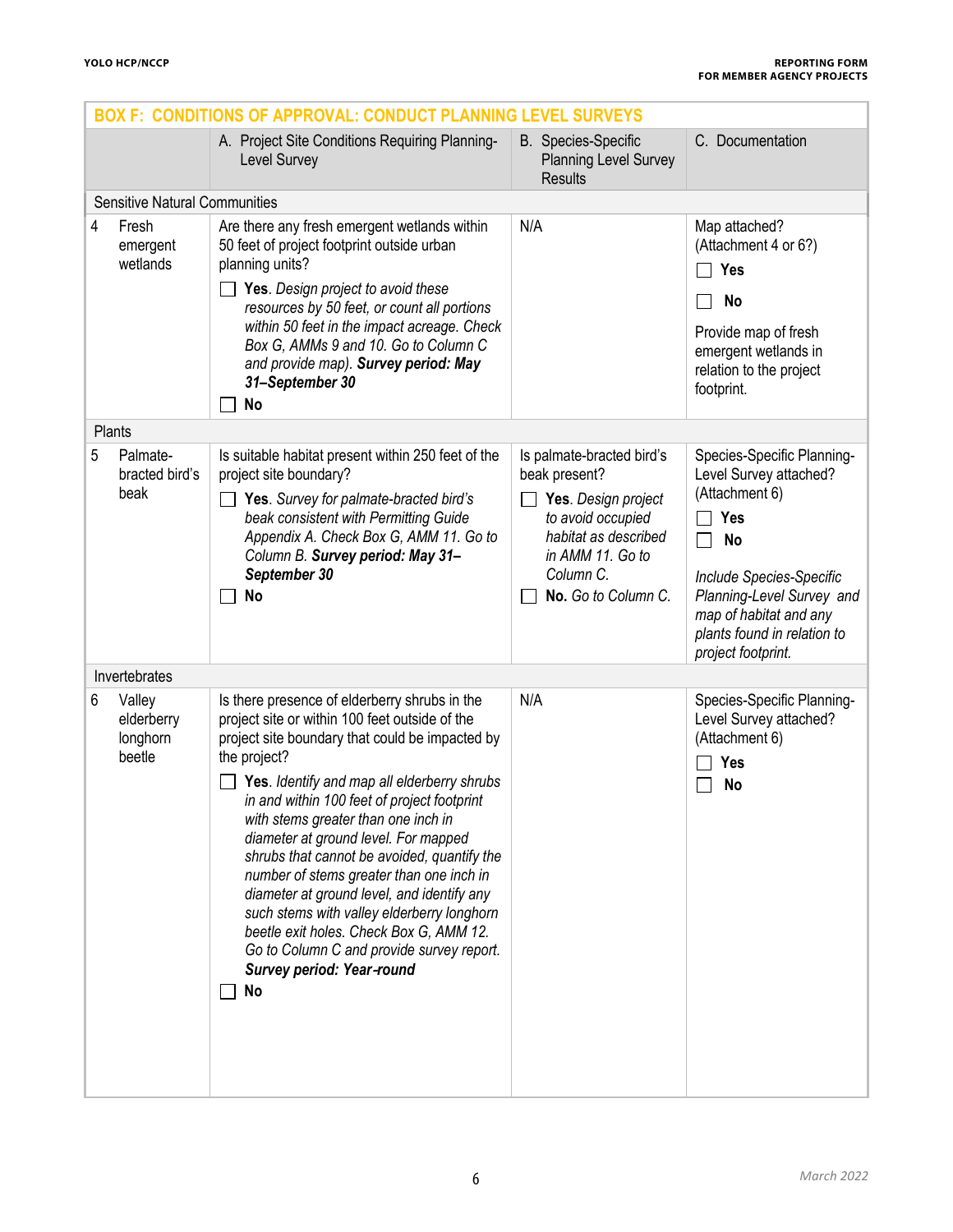| <b>BOX F: CONDITIONS OF APPROVAL: CONDUCT PLANNING LEVEL SURVEYS</b> |                                   |                                                                                                                                                                                                                                                                                                                                                                                                                                                                                                                                                                                                                                                                         |                                                                                                                                                                                                                                                                                                                                                                                                                                                         |                                                                                            |  |  |
|----------------------------------------------------------------------|-----------------------------------|-------------------------------------------------------------------------------------------------------------------------------------------------------------------------------------------------------------------------------------------------------------------------------------------------------------------------------------------------------------------------------------------------------------------------------------------------------------------------------------------------------------------------------------------------------------------------------------------------------------------------------------------------------------------------|---------------------------------------------------------------------------------------------------------------------------------------------------------------------------------------------------------------------------------------------------------------------------------------------------------------------------------------------------------------------------------------------------------------------------------------------------------|--------------------------------------------------------------------------------------------|--|--|
|                                                                      |                                   | A. Project Site Conditions Requiring Planning-<br>Level Survey                                                                                                                                                                                                                                                                                                                                                                                                                                                                                                                                                                                                          | <b>B.</b> Species-Specific<br><b>Planning Level Survey</b><br><b>Results</b>                                                                                                                                                                                                                                                                                                                                                                            | C. Documentation                                                                           |  |  |
|                                                                      | Amphibians                        |                                                                                                                                                                                                                                                                                                                                                                                                                                                                                                                                                                                                                                                                         |                                                                                                                                                                                                                                                                                                                                                                                                                                                         |                                                                                            |  |  |
| 7                                                                    | California<br>tiger<br>salamander | Is there presence of California tiger salamander<br>aquatic or upland habitat in the project footprint,<br>or aquatic habitat within 500 feet of the project<br>footprint?<br>Yes. Check box G, AMM 13. Is the habitat<br>within designated critical habitat for<br>California tiger salamander, as determined<br>using the GeoMapper?<br>Yes. Design project to avoid<br>designated critical habitat.<br>No. If aquatic habitat cannot be<br>avoided by 500 feet, either conduct<br>surveys as described in the Permitting<br>Guide Appendix A, or assume species<br>presence. Survey period: After<br>rainfall, November 1 to May 15. Go<br>to Column B.<br><b>No</b> | Are California tiger<br>salamanders present or<br>assumed to be present in<br>aquatic habitat?<br>Yes. If the species is<br>present or assumed<br>to be present, the<br>Yolo HCP/NCCP will<br>not allow any loss of<br>occupied aquatic<br>habitat until at least<br>four new occupied<br>breeding pools are<br>discovered or<br>established and<br>protected in the Plan<br>Area. Contact Yolo<br>Habitat Conservancy.<br>Go to Column C.<br><b>No</b> | Species-Specific Planning-<br>Level Survey attached?<br>(Attachment 6)<br>Yes<br><b>No</b> |  |  |
|                                                                      | Reptiles                          |                                                                                                                                                                                                                                                                                                                                                                                                                                                                                                                                                                                                                                                                         |                                                                                                                                                                                                                                                                                                                                                                                                                                                         |                                                                                            |  |  |
| 8                                                                    | Western<br>pond turtle            | Is western pond turtle habitat present in the<br>project footprint?<br>Yes. Check Box G, AMM 14. A qualified<br>biologist is required to evaluate whether<br>there is moderate to high likelihood of<br>western pond turtle presence. Go to<br>Columns B and C.<br>No                                                                                                                                                                                                                                                                                                                                                                                                   | Moderate to high<br>likelihood of western pond<br>turtle presence?<br>Yes: Check Box F for<br>western pond turtle<br>Pre-construction<br>surveys.<br><b>No</b>                                                                                                                                                                                                                                                                                          | Habitat evaluation<br>attached? (Attachment 6)<br><b>Yes</b><br><b>No</b>                  |  |  |
| 9                                                                    | Giant garter<br>snake             | Is there any giant garter snake habitat within<br>the project footprint?<br>$\Box$ Yes. Design project to avoid or minimize<br>impact on giant garter snake habitat to the<br>extent practicable. If habitat cannot be<br>avoided, see AMM 15. Check Box F for<br>giant garter snake Pre-construction<br>surveys, and check Box G, AMM 15.<br><b>No</b>                                                                                                                                                                                                                                                                                                                 | N/A                                                                                                                                                                                                                                                                                                                                                                                                                                                     | N/A                                                                                        |  |  |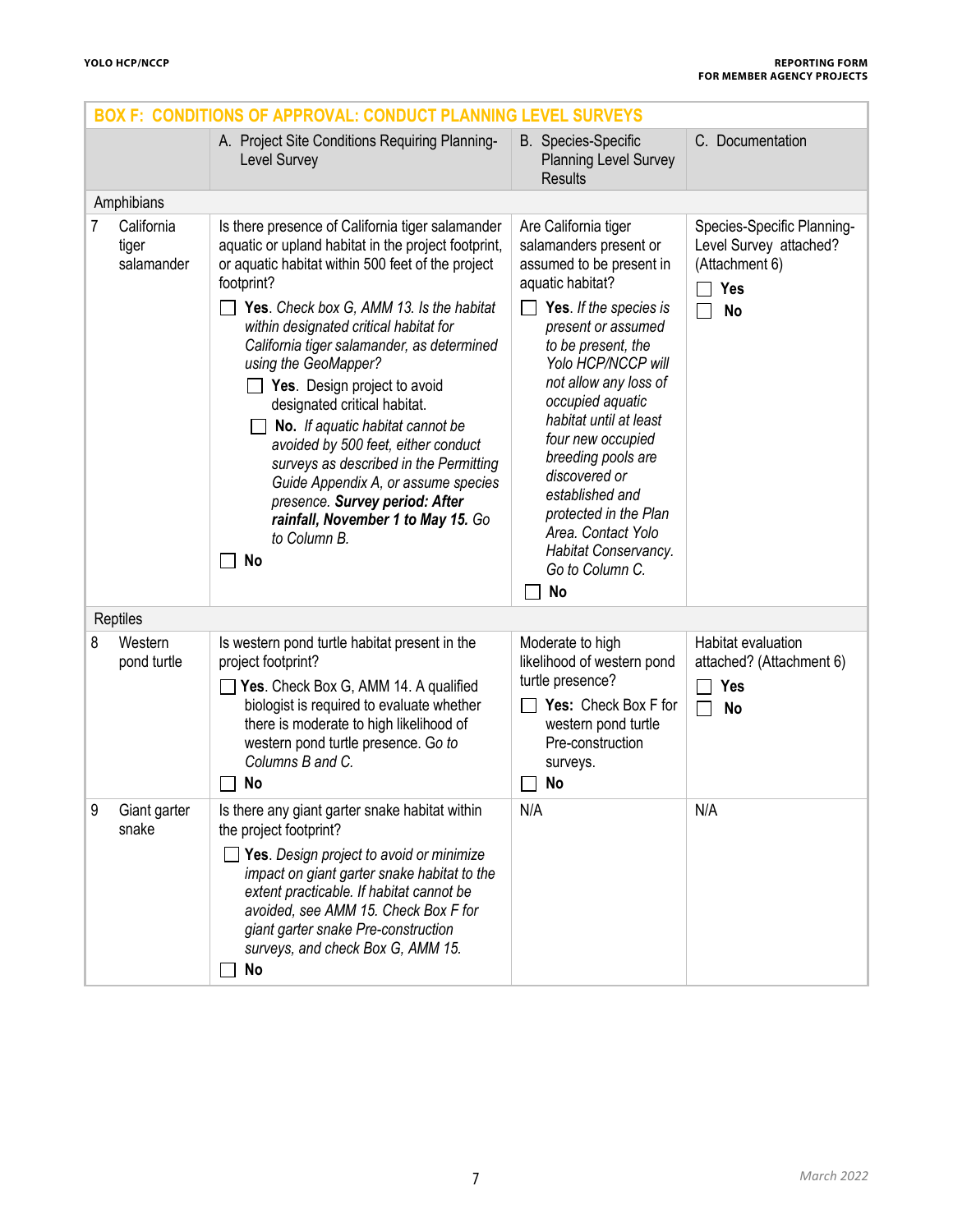| <b>BOX F: CONDITIONS OF APPROVAL: CONDUCT PLANNING LEVEL SURVEYS</b> |                                                                                                                                                                                                                                                                                                                                                                                                                                                                                                                                                                                                                                                                       |                                                                                                                                                                                                                                                   |                                                                                                      |  |  |  |
|----------------------------------------------------------------------|-----------------------------------------------------------------------------------------------------------------------------------------------------------------------------------------------------------------------------------------------------------------------------------------------------------------------------------------------------------------------------------------------------------------------------------------------------------------------------------------------------------------------------------------------------------------------------------------------------------------------------------------------------------------------|---------------------------------------------------------------------------------------------------------------------------------------------------------------------------------------------------------------------------------------------------|------------------------------------------------------------------------------------------------------|--|--|--|
|                                                                      | A. Project Site Conditions Requiring Planning-<br>Level Survey                                                                                                                                                                                                                                                                                                                                                                                                                                                                                                                                                                                                        | <b>B.</b> Species-Specific<br><b>Planning Level Survey</b><br><b>Results</b>                                                                                                                                                                      | C. Documentation                                                                                     |  |  |  |
| <b>Birds</b>                                                         |                                                                                                                                                                                                                                                                                                                                                                                                                                                                                                                                                                                                                                                                       |                                                                                                                                                                                                                                                   |                                                                                                      |  |  |  |
| Swainson's<br>10<br>hawk and<br>white-tailed<br>kite                 | Are there suitable Swainson's hawk or white-<br>tailed kite nest trees within 1,320 feet of the<br>project footprint?<br>Yes. If nest trees cannot be avoided by<br>1,320 feet, check Box F for hawk and kite<br>Pre-construction surveys, and Box G, AMM                                                                                                                                                                                                                                                                                                                                                                                                             | N/A                                                                                                                                                                                                                                               | N/A                                                                                                  |  |  |  |
|                                                                      | 16.                                                                                                                                                                                                                                                                                                                                                                                                                                                                                                                                                                                                                                                                   |                                                                                                                                                                                                                                                   |                                                                                                      |  |  |  |
| Western<br>11<br>yellow-billed<br>cuckoo                             | <b>No</b><br>Is suitable habitat present within 500 feet of the<br>project site boundary?<br>Yes. If there are breeding records for the<br>western yellow-billed cuckoo within 1/4 mile<br>of the project site from the previous three<br>years (as determined by GeoMapper), then<br>assume species is present. If there are no<br>breeding records with 1/4 mile, then either<br>assume species is present or survey<br>consistent with Chapter 6 of the Permitting<br>Guide. See columns B and C. Check Box F<br>for western yellow-billed cuckoo Pre-<br>construction surveys and Check Box G,<br><b>AMM 17.</b><br>Survey period: June 1-August 30.<br><b>No</b> | Is western yellow-billed<br>cuckoo present or<br>assumed to be present?<br>Yes. If project cannot<br>avoid occupied<br>habitat by 500 feet,<br>avoid take of nesting<br>birds as described in<br><b>AMM 17.</b><br>No.                            | Species-Specific Planning-<br>Level Survey attached?<br>(Attachment 6)<br>Yes<br>$\Box$<br><b>No</b> |  |  |  |
| 12 Western<br>burrowing<br>owl                                       | Is western burrowing owl habitat present on<br>the project site, or within 500 feet of the project<br>site?<br>Yes. Conduct planning-level surveys for<br>occupied habitat as described in Permitting<br>Guide Appendix A. Go to Columns B and<br>C. Survey period: February 1-August 31<br>during the breeding season; September<br>1-January 31 during nonbreeding<br>season.<br>No                                                                                                                                                                                                                                                                                 | Are burrowing owls<br>present?<br>Yes. Check Box G,<br>AMM18. If burrows<br>cannot be avoided,<br>consistent with<br><b>Permitting Guide</b><br>Chapter 5, Check Box<br>F for western<br>burrowing owl Pre-<br>construction surveys.<br><b>No</b> | Species-Specific Planning-<br>Level Survey attached?<br>(Attachment 6)<br><b>Yes</b><br>No           |  |  |  |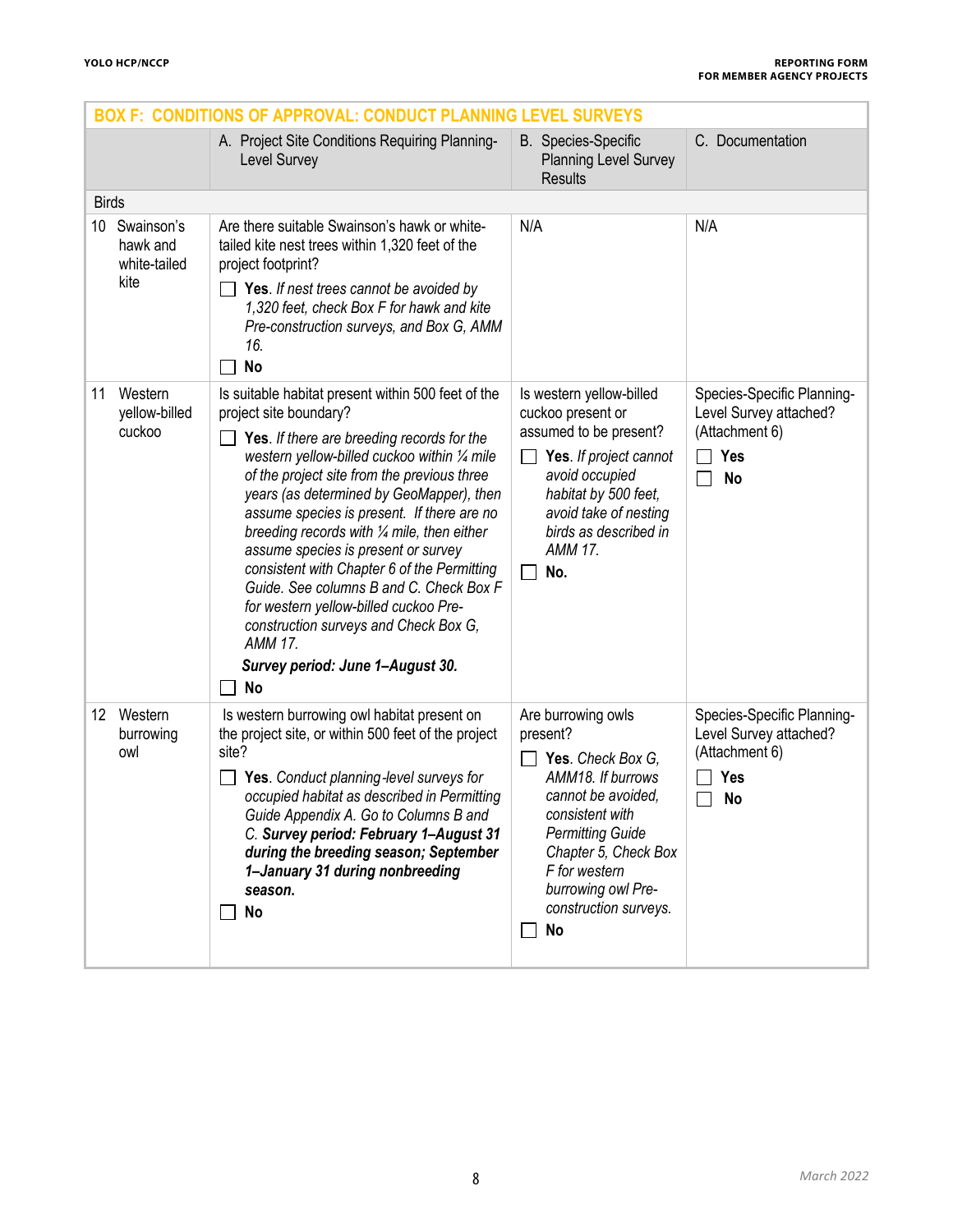|                               | <b>BOX F: CONDITIONS OF APPROVAL: CONDUCT PLANNING LEVEL SURVEYS</b>                                                                                                                                                                                                                                                                                                                                                                                                                |                                                                                                                                                                                                           |                                                                                                              |
|-------------------------------|-------------------------------------------------------------------------------------------------------------------------------------------------------------------------------------------------------------------------------------------------------------------------------------------------------------------------------------------------------------------------------------------------------------------------------------------------------------------------------------|-----------------------------------------------------------------------------------------------------------------------------------------------------------------------------------------------------------|--------------------------------------------------------------------------------------------------------------|
|                               | A. Project Site Conditions Requiring Planning-<br>Level Survey                                                                                                                                                                                                                                                                                                                                                                                                                      | <b>B.</b> Species-Specific<br><b>Planning Level Survey</b><br><b>Results</b>                                                                                                                              | C. Documentation                                                                                             |
| Least Bell's<br>13<br>vireo   | Is least Bell's vireo habitat present in and within<br>500 feet of project footprint?<br>Yes. Check Box G, AMM 19. Are there<br>nesting records for the species within 1/4<br>mile of the site from the previous three<br>years (determined using the GeoMapper)?<br>Yes. Assume species is present. See<br>Column B.<br>No. Conduct planning-level surveys,<br>as described in Permitting Guide<br>Appendix A. See Columns B and C.<br>Survey period: April 1-July 15<br><b>No</b> | Are least Bell's vireo nests<br>present or assumed to be<br>present?<br>Yes. Check Box F for<br>least Bell's vireo Pre-<br>construction surveys.<br>Avoid take of birds as<br>described in AMM 19.<br>No. | Species -Specific<br>Planning-Level Survey<br>attached? (Attachment 6)<br><b>Yes</b><br><b>No</b>            |
| <b>Bank swallow</b><br>14     | Is bank swallow nesting habitat present on the<br>project site, or within 500 feet of the project<br>site?<br>Yes. Check Box G, AMM 20. Conduct<br>П<br>planning-level surveys as described in<br>Permitting Guide Appendix A. Go to<br>Columns B and C. Survey period: March<br>1-August 15<br><b>No</b>                                                                                                                                                                           | Are nesting bank<br>swallows present?<br>Yes. Check Box F for<br>bank swallow Pre-<br>construction surveys.<br>Avoid take of birds as<br>described in AMM 19.<br>No.                                      | Species-Specific Planning-<br>Level Survey attached?<br>(Attachment 6)<br><b>Yes</b><br>$\perp$<br><b>No</b> |
| Tricolored<br>15<br>blackbird | Is tricolored blackbird nesting habitat present<br>on the project site, or within 1,300 feet of the<br>project site?<br>Yes. Conduct planning-level surveys as<br>described in Permitting Guide Appendix A.<br>Check Box G, AMM 21. Go to Column C.<br>Survey period: March 1-July 30<br><b>No</b>                                                                                                                                                                                  | N/A                                                                                                                                                                                                       | Species-Specific Planning-<br>Level Survey attached?<br>(Attachment 6)<br><b>Yes</b><br><b>No</b>            |

| <b>BOX G: CONDITIONS OF APPROVAL: CONDUCT PRE-CONSTRUCTION SURVEYS</b>                                                                                                                                                                                                                |                            |  |  |  |  |
|---------------------------------------------------------------------------------------------------------------------------------------------------------------------------------------------------------------------------------------------------------------------------------------|----------------------------|--|--|--|--|
| Indicate which species in Items 1-7 are relevant to your project. Important: Refer to Chapter 4 of the Permitting<br>Guide for information about survey purpose, the land cover types and site conditions requiring pre-construction<br>surveys, survey area size, and survey timing. |                            |  |  |  |  |
| <b>Birds</b>                                                                                                                                                                                                                                                                          |                            |  |  |  |  |
| Swainson's hawk                                                                                                                                                                                                                                                                       | Western burrowing owl<br>4 |  |  |  |  |
| White-tailed kite<br>2                                                                                                                                                                                                                                                                | Least Bell's vireo<br>5    |  |  |  |  |
| Western yellow-billed cuckoo<br>3                                                                                                                                                                                                                                                     |                            |  |  |  |  |
| Reptiles                                                                                                                                                                                                                                                                              |                            |  |  |  |  |
| Giant garter snake<br>6                                                                                                                                                                                                                                                               | Western pond turtle        |  |  |  |  |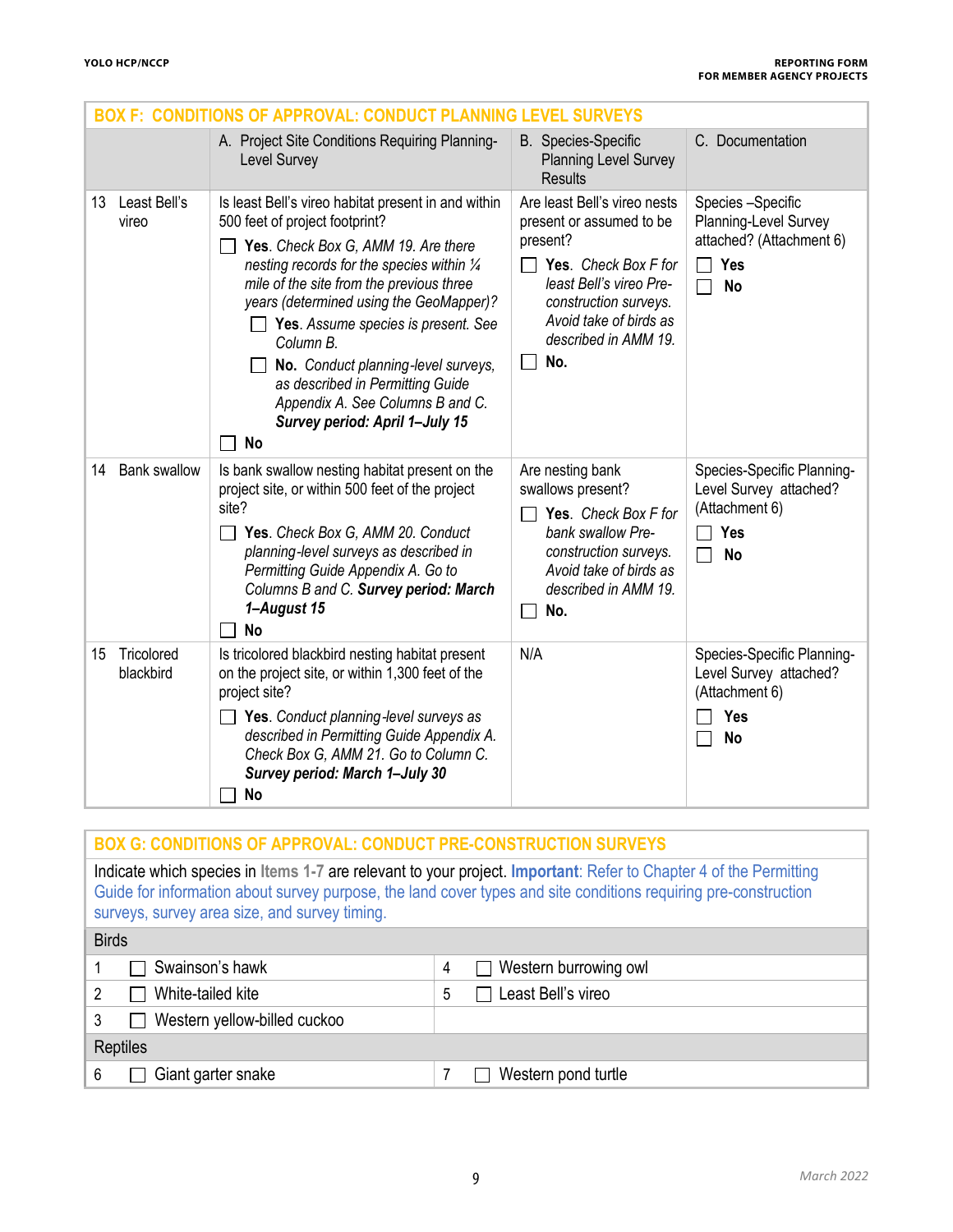| <b>BOX H: CONDITIONS OF APPROVAL: AVOIDANCE AND MINIMIZATION MEASURES (AMMs)</b>                                                                                                                                                                                                                                                     |
|--------------------------------------------------------------------------------------------------------------------------------------------------------------------------------------------------------------------------------------------------------------------------------------------------------------------------------------|
| Check the avoidance and minimization measures below that apply to your project. Refer to the Permitting Guide for<br>assistance. Describe how you will fulfill the requirements of each required condition. Plan your construction carefully<br>around the translocation or other dates required by the AMMs. Label as Attachment 8. |
| 1<br><b>AMM1: Establish Resource Protection Buffers</b>                                                                                                                                                                                                                                                                              |
| 2<br>AMM 2: Design Developments to Minimize Indirect Effects at Urban-Habitat Interfaces (this AMM does not<br>apply to new development where it is immediately adjacent to existing developed lands)                                                                                                                                |
| 3<br>AMM 3: Confine and Delineate Work Area                                                                                                                                                                                                                                                                                          |
| 4<br>AMM 4: Cover Trenches and Holes during Construction and Maintenance                                                                                                                                                                                                                                                             |
| 5<br>AMM 5: Control Fugitive Dust<br>$\mathbf{I}$                                                                                                                                                                                                                                                                                    |
| 6<br>AMM 6: Conduct Worker Training                                                                                                                                                                                                                                                                                                  |
| 7<br>AMM 7: Control Nighttime Lighting of Project Construction Sites                                                                                                                                                                                                                                                                 |
| 8<br>AMM 8: Avoid and Minimize Effects of Construction Staging Areas and Temporary Work Areas                                                                                                                                                                                                                                        |
| 9<br>AMM 9: Establish Resource Protection Buffers around Sensitive Natural Communities                                                                                                                                                                                                                                               |
| AMM 10: Avoid and Minimize Effects on Wetlands and Waters<br>10                                                                                                                                                                                                                                                                      |
| 11<br>AMM 11: Minimize Take and Adverse Effects on Palmate-Bracted Bird's Beak                                                                                                                                                                                                                                                       |
| 12<br>AMM 12: Minimize Take and Adverse Effects on Habitat of Valley Elderberry Longhorn Beetle                                                                                                                                                                                                                                      |
| 13<br>AMM 13: Minimize Take and Adverse Effects on Habitat of California Tiger Salamander                                                                                                                                                                                                                                            |
| 14<br>AMM 14: Minimize Take and Adverse Effects on Habitat of Western Pond Turtle                                                                                                                                                                                                                                                    |
| AMM 15: Minimize Take and Adverse Effects on Habitat of Giant Garter Snake<br>15                                                                                                                                                                                                                                                     |
| 16<br>AMM 16: Minimize Take and Adverse Effects on Habitat of Swainson's Hawk and White-Tailed Kite                                                                                                                                                                                                                                  |
| AMM 17: Minimize Take and Adverse Effects on Habitat of Western Yellow-Billed Cuckoo<br>17                                                                                                                                                                                                                                           |
| 18<br>AMM 18: Minimize Take and Adverse Effects on Western Burrowing Owl                                                                                                                                                                                                                                                             |
| 19<br>AMM 19: Minimize Take and Adverse Effects on Least Bell's Vireo                                                                                                                                                                                                                                                                |
| 20<br>AMM 20: Minimize Take and Adverse Effects on Habitat of Bank Swallow                                                                                                                                                                                                                                                           |
| 21<br>AMM 21: Minimize Take and Adverse Effects on Habitat of Tricolored Blackbird                                                                                                                                                                                                                                                   |
|                                                                                                                                                                                                                                                                                                                                      |
| <b>BAYLARDAAUSENRAUBAMIAR</b>                                                                                                                                                                                                                                                                                                        |

### **BOX I: ATTACHMENT CHECKLIST**

Indicate which attachments are provided below. **Note**: Attachments must meet the requirements described in Permitting Guide. If these requirements are not met, your application may be delayed.

All Projects

**Attachment 1**. Project Description (Box C). Attach separately or indicate attached report page #s here:

□ Attachment 2. Vicinity map PDF (Box C). Attach separately or indicate report page # here:

**Attachment 3**. Site Plan (Box C). Attach separately or indicate report page # here: